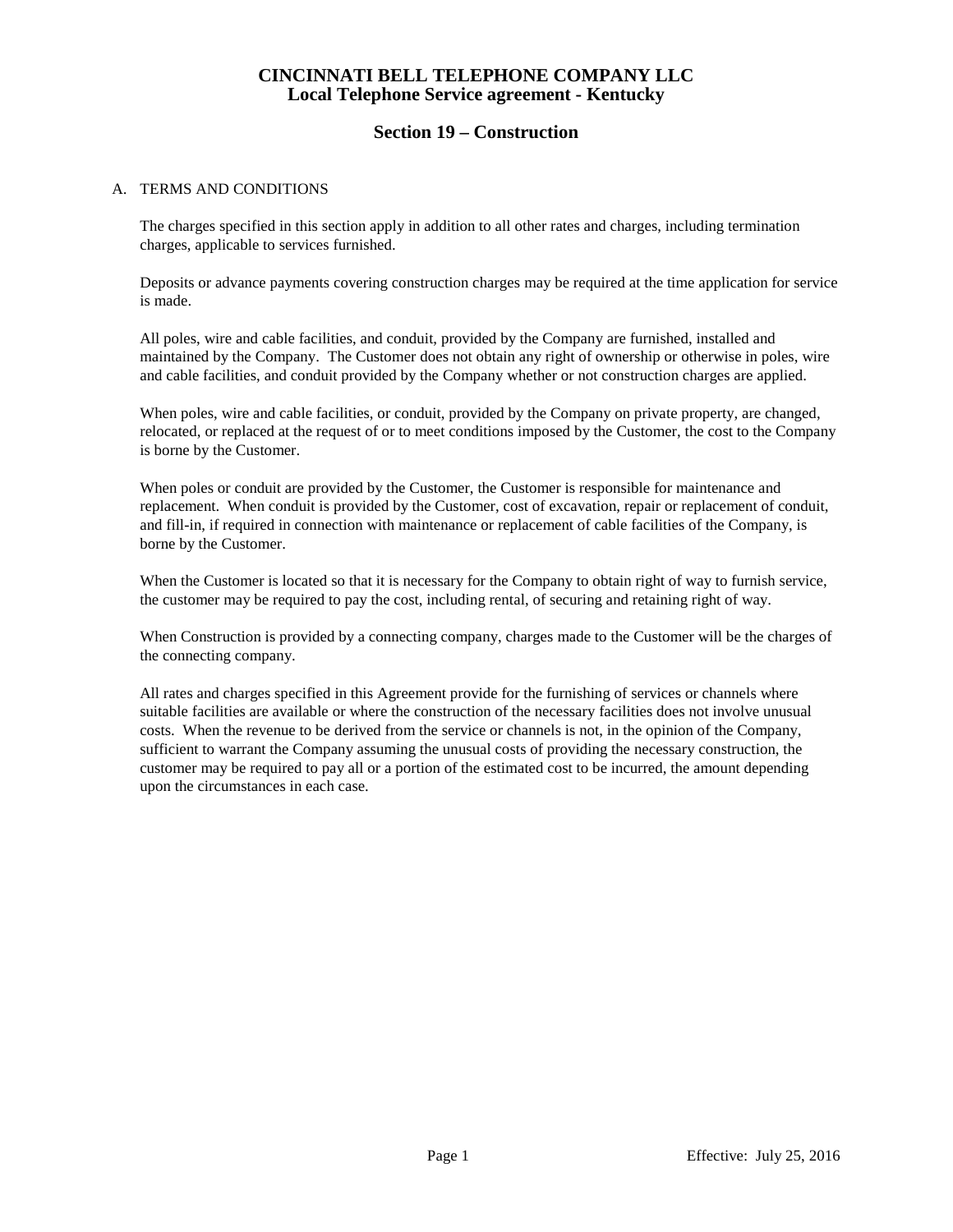### **Section 19 – Construction**

#### B. POLE LINE CONSTRUCTION

1. General

The regulations and charges specified in this part B. apply to pole line extensions required to serve applicants for service when the necessary pole line facilities are not available.

When poles owned and maintained by others and used by the Company under joint use or other arrangements are employed, the construction charges to be applied are the same as those that would be applicable if the poles were provided by the Company. Following their first employment by the Company, poles of others used under joint use or other arrangements become a part of the general distribution pole line or entrance pole line facilities, as the case may be, of the Company for the purpose of determining whether such pole line facilities are available.

2. General Distribution Pole Line Facilities

General distribution poles are poles used to support wire and cable facilities required to serve customers generally. Such poles are provided by the Company, or are owned and maintained by others and used by the Company under joint use or other arrangements.

3. Entrance Pole Line Facilities

Entrance poles are located on private property used to support the entrance service wires required to serve one customer. Such poles are provided by the Company, or are owned and maintained by others and used by the Company under joint use or other arrangements.

When entrance poles are required but are not available, the applicant is charged a construction charge equal to 50 percent of the estimated in-place cost of construction for entrance facilities in excess of 1,000 feet, measured along the path of construction.

The Company will place its entrance service wires on poles owned and maintained by the applicant or others not provided under joint use arrangements, if in the Company's opinion the poles are properly located and suitable for such use. Permission to use such poles must be furnished to the Company free of cost. The Company may, after notice in writing to the Customer and without incurring any liability as a result, discontinue furnishing service in this manner if in the Company's opinion the poles are not properly maintained or used in accordance with accepted safety standards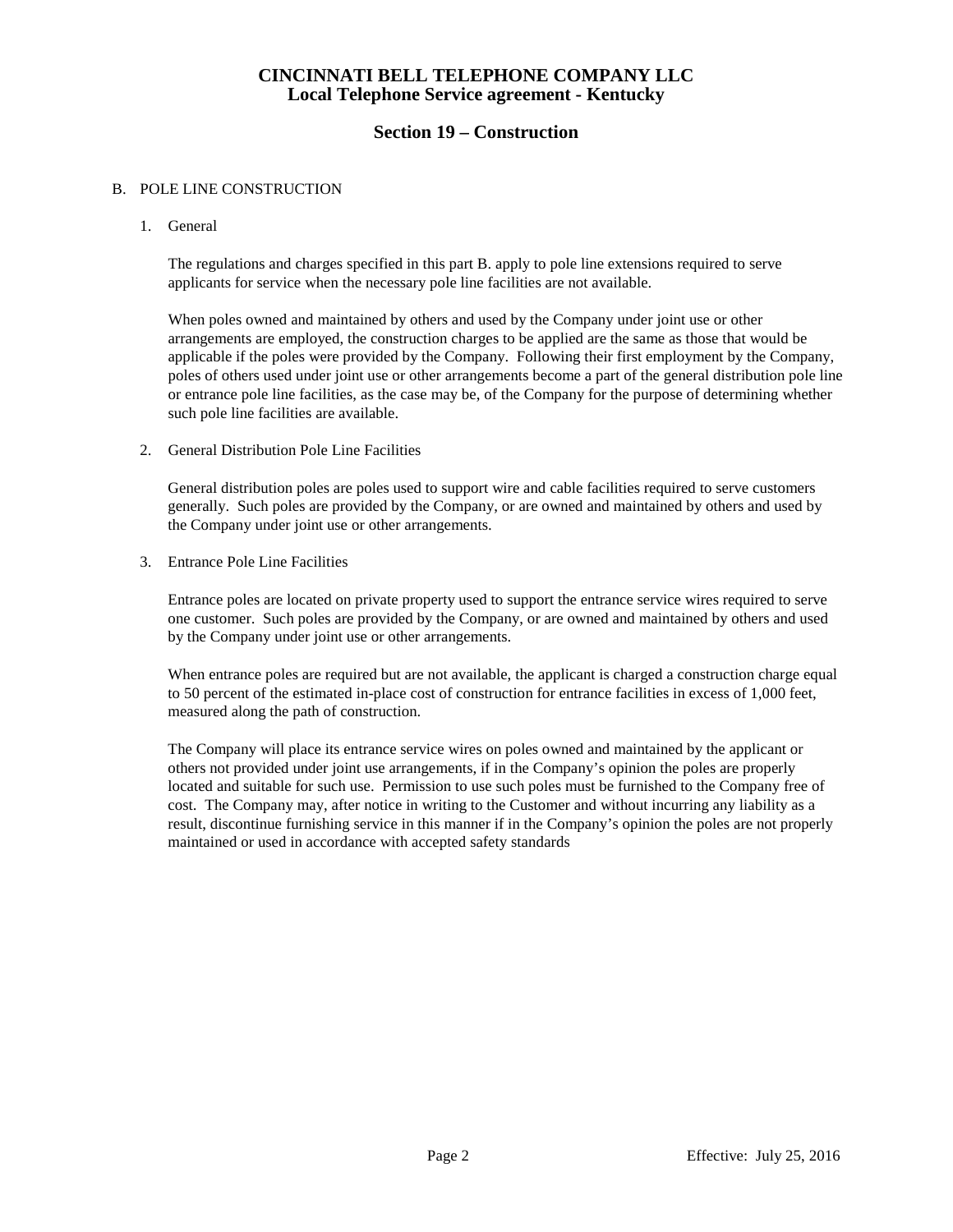### **Section 19 – Construction**

#### C. UNDERGROUND CONSTRUCTION

1. General Distribution Underground Facilities

General distribution underground conduit is conduit in which cable facilities required to serve customers generally are placed.

The Company will place general distribution facilities underground without conduit where conditions are suitable, in the Company's opinion.

2. Entrance Underground Facilities

Entrance underground facilities consist either of underground conduit in which the entrance underground cable is placed or, in lieu of conduit and where conditions are suitable, in the opinion of the Company, only of excavation and fill-in in which buried underground wires or cables are placed, on private property required to serve one customer. Entrance underground conduit and underground facilities without conduit are provided by the Company subject to the construction charges specified in this part C.2.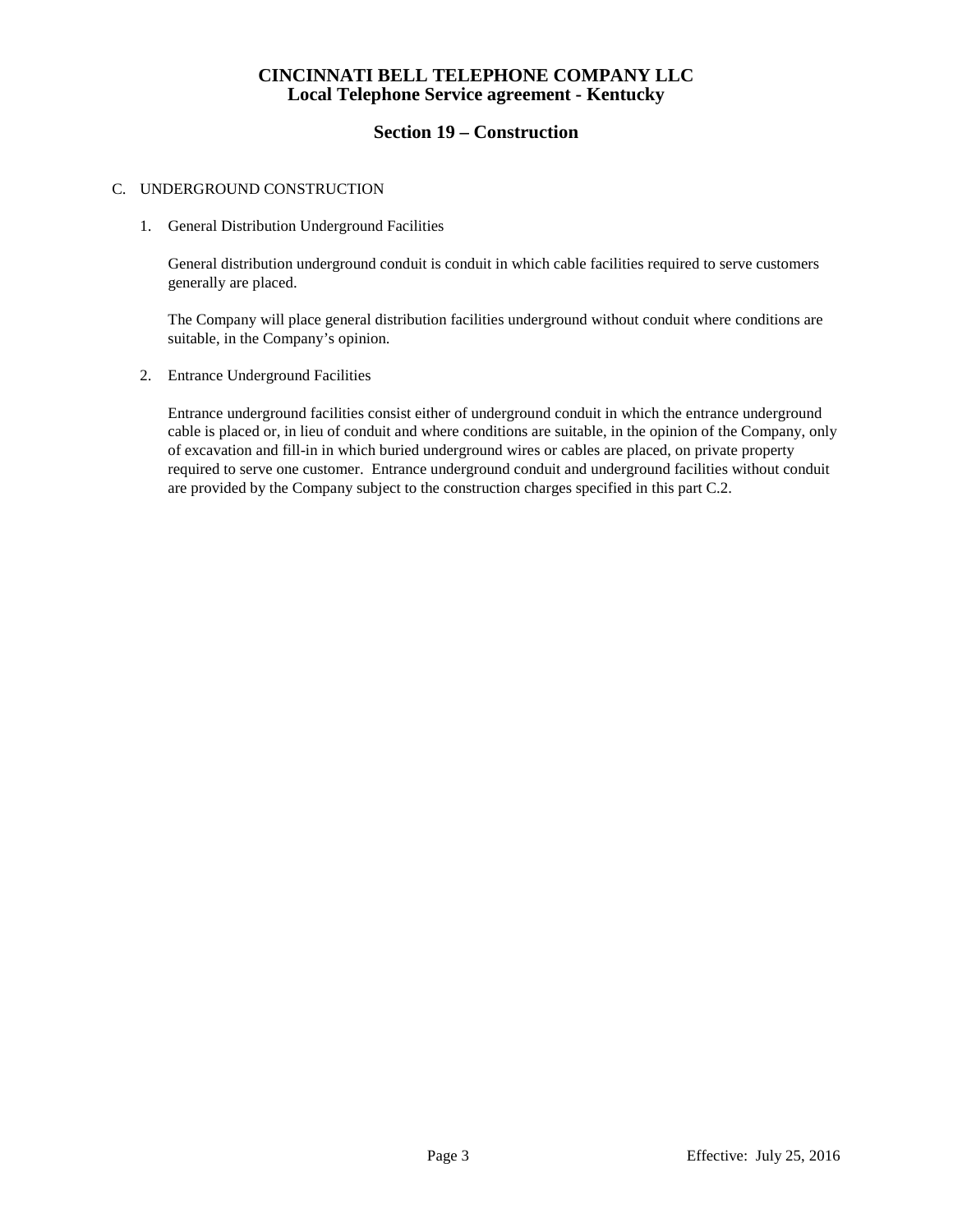### **Section 19 – Construction**

#### C. UNDERGROUND CONSTRUCTION (Continued)

- 2. Entrance Underground Facilities (Continued)
	- a. Where the General Distribution System is Underground

Where the general distribution system is underground, or is about to be placed underground, all existing customers and applicants along its route are required to arrange for entrance underground conduit or entrance underground facilities without conduit, to connect to the general distribution underground system.

A construction charge is applied for entrance underground conduit equal to 50 percent of the estimated in-place cost of construction for such conduit.

A construction charge is applied for excavation and fill-in without conduit in which buried underground wires or cables are placed, equal to 50 percent of the estimated cost for excavation and fill-in in excess of 1,000 feet, measured along the path of construction.

If a group of customers or applicants request and it is feasible to do so, block distribution may be employed in which underground conduit is constructed from the public highway to one of the buildings and from there successively to the other buildings on the private property of the respective customers or applicants. In such cases the construction charge, as described in this Part C.2.a. is apportioned among the parties equitably, taking into consideration their respective locations.

The Company will place its entrance underground cables in conduit provided and maintained by the customer or others if in the Company's opinion the conduit is properly located and suitable for such use. Permission to use such conduit must be furnished to the Company free of cost. The Company may, after notice in writing to the Customer and without incurring any liability as a result, discontinue furnishing service in this manner, if in the Company's opinion the conduit is not properly maintained or used in accordance with accepted safety standards.

The Company will place its entrance facilities underground without the use of conduit where the excavation and fill-in is provided and maintained by the Customer or others and the construction is in accordance with the Company's specifications. Permission to use the trench must be furnished to the Company free of cost. The Company may, after notice in writing to the Customer and without incurring any liability as a result, discontinue furnishing service in this manner, if in its opinion the trench is not properly maintained or used in accordance with accepted safety standards.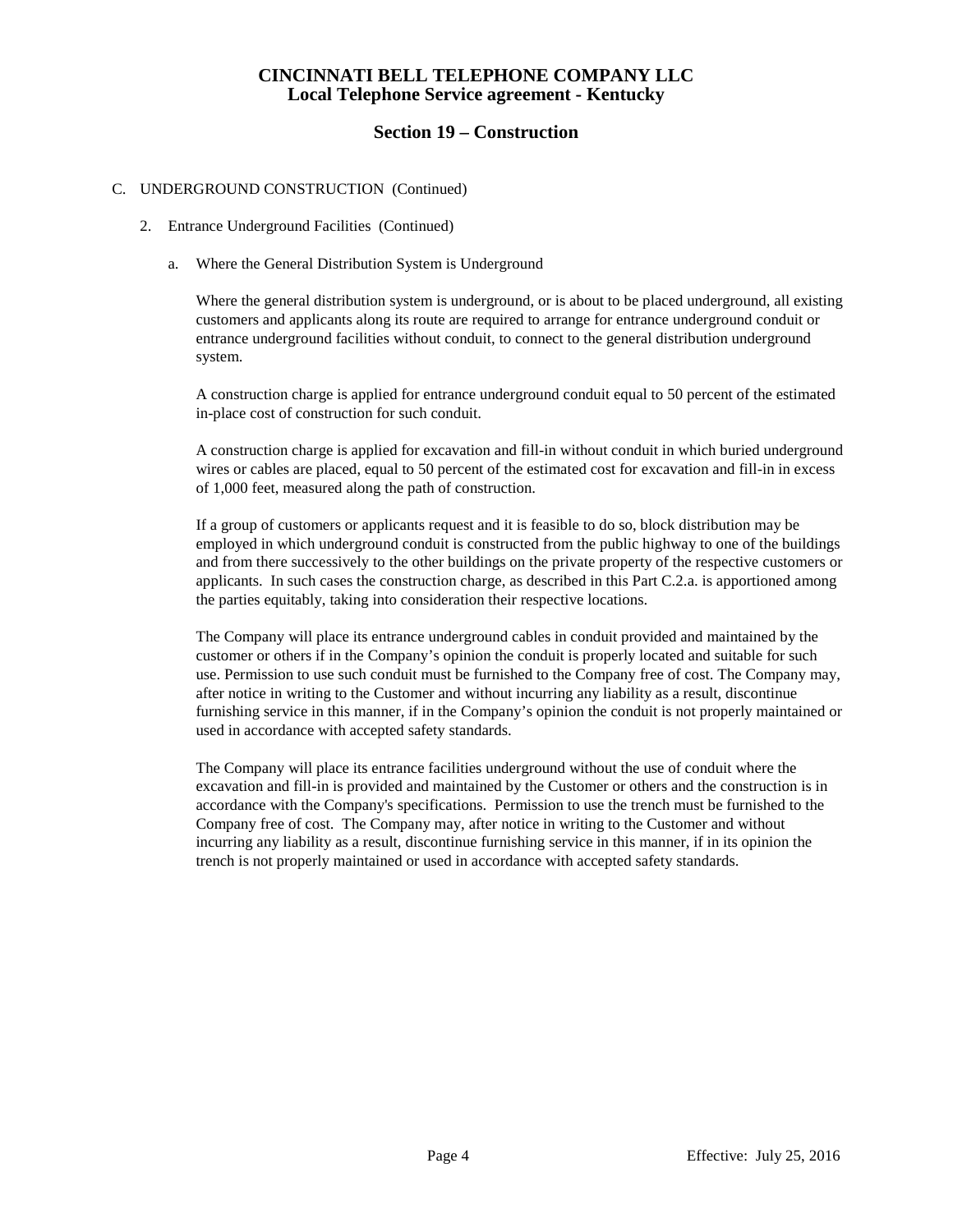### **Section 19 – Construction**

#### C. UNDERGROUND CONSTRUCTION (Continued)

- 2. Entrance Underground Facilities (Continued)
	- b. Where the General Distribution System is on Poles

Where the general distribution system is on poles and is not to be placed underground, a Customer may arrange for an underground service connection subject to the regulations and charges specified in this Part C.2.b.

Entrance underground conduit between the public highway and the building will be provided subject to the regulations and charges specified in this Part C.2. Excavation and fill-in without conduit between the public highway and the building will be provided at a construction charge equal to 50 percent of the estimated cost.

Connection of the entrance underground facilities to the general distribution poles may be made in either of the following ways depending upon circumstances, subject to the charges indicated:

The Company will provide general distribution underground facilities in the public highway between the nearest pole of the general distribution system and the point of connection with the entrance underground facilities, subject to a construction charge equal to the cost.

The Company will erect an entrance pole at the terminus of the underground entrance facilities, and erect drop wires between this pole and a pole of the general distribution system subject to a construction charge equal to the in-place cost for the entrance pole.

The necessary cable or buried wire facilities will be furnished by the Company subject to a construction charge based on the excess, if any, of the in-place cost of the cable or buried wire over the cost of entrance service wires that otherwise would have been employed.